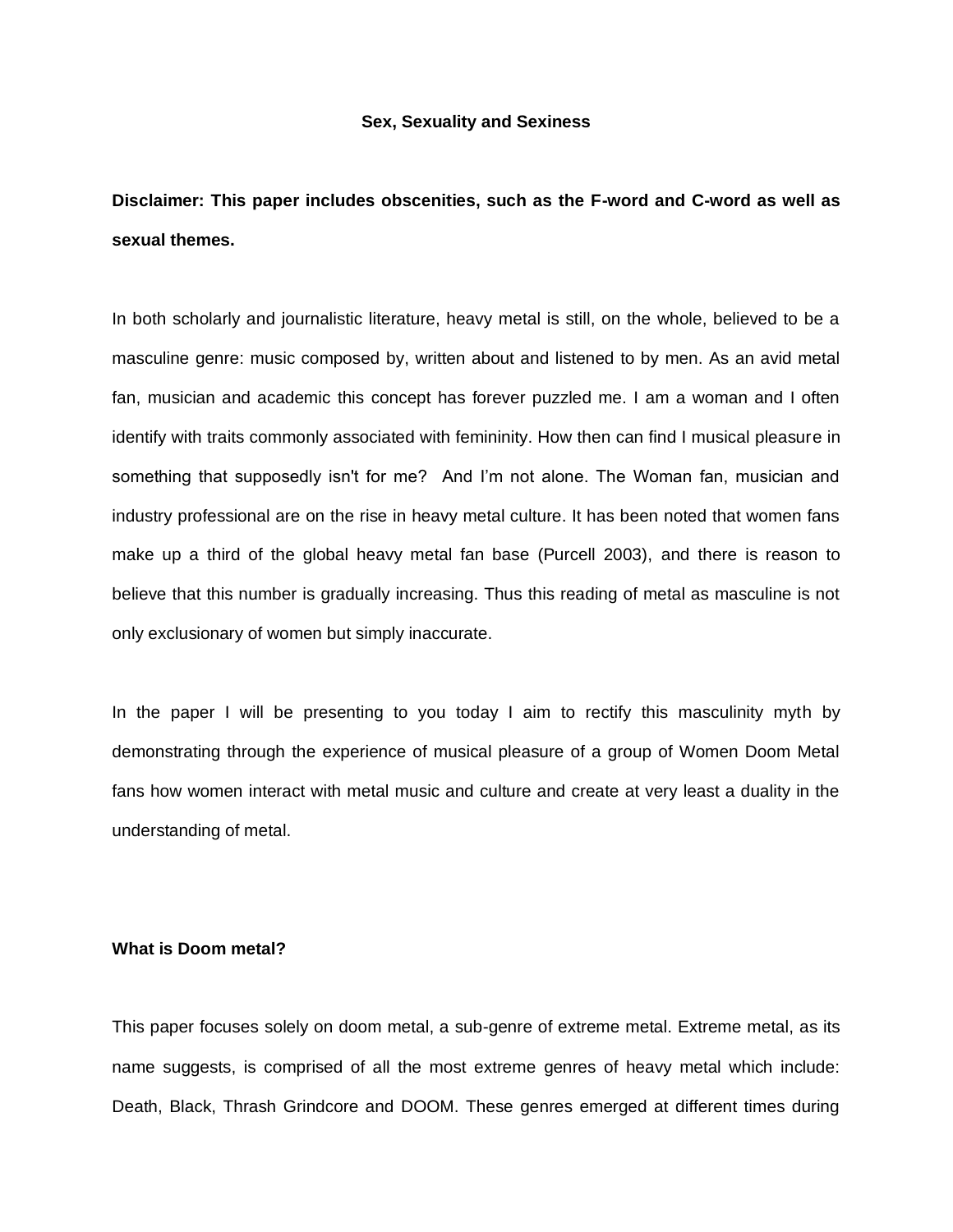the eighties and nineties with even further fragmentation into subgenres such as melodic death metal, post-black metal and in relation to doom, sub genres such as drone, sludge and funeral doom.

Since the inception of extreme metal, it has been a site of curiosity for many metal scholars, with it's problematic politics, its musical diversity and intensity and its global influence and success. An essential work is Keith Kahn-Harris's book 'Extreme Metal: Music and Culture on the Edge' (2007), which acts as not a history of extreme metal but a study which seeks specifically to challenge and provide differing and new perspectives on the politics of extreme metal.

This paper focuses specifically on the subgenre of extreme metal: doom metal. Doom's musical qualities can be described in terms of extremely slow tempo, long or epic song structures as well as melancholic and occult lyrics (Kahn-Harris 2007) or more simply in colloquial terms as 'low, slow and loud'1. The reason for the concentration on doom metal was initially coincidence, as I happened to know a group of women fans who would be perfect for a case study; however, with further research I came to the conclusion that there is a surprising and overwhelming presence of women in the subgenre, and so it became the centre of my research.

### **Who are the Women of Doom?**

The Women of Doom is an informal social collective of women metal fans that spawned out of the local doom scene in Birmingham, England. The friendship group materialised through 'the love of the riff' in a scene that ignores and arguably excludes women from it. This paper is informed by the experiences of six participants who identify both as women, doom fans and as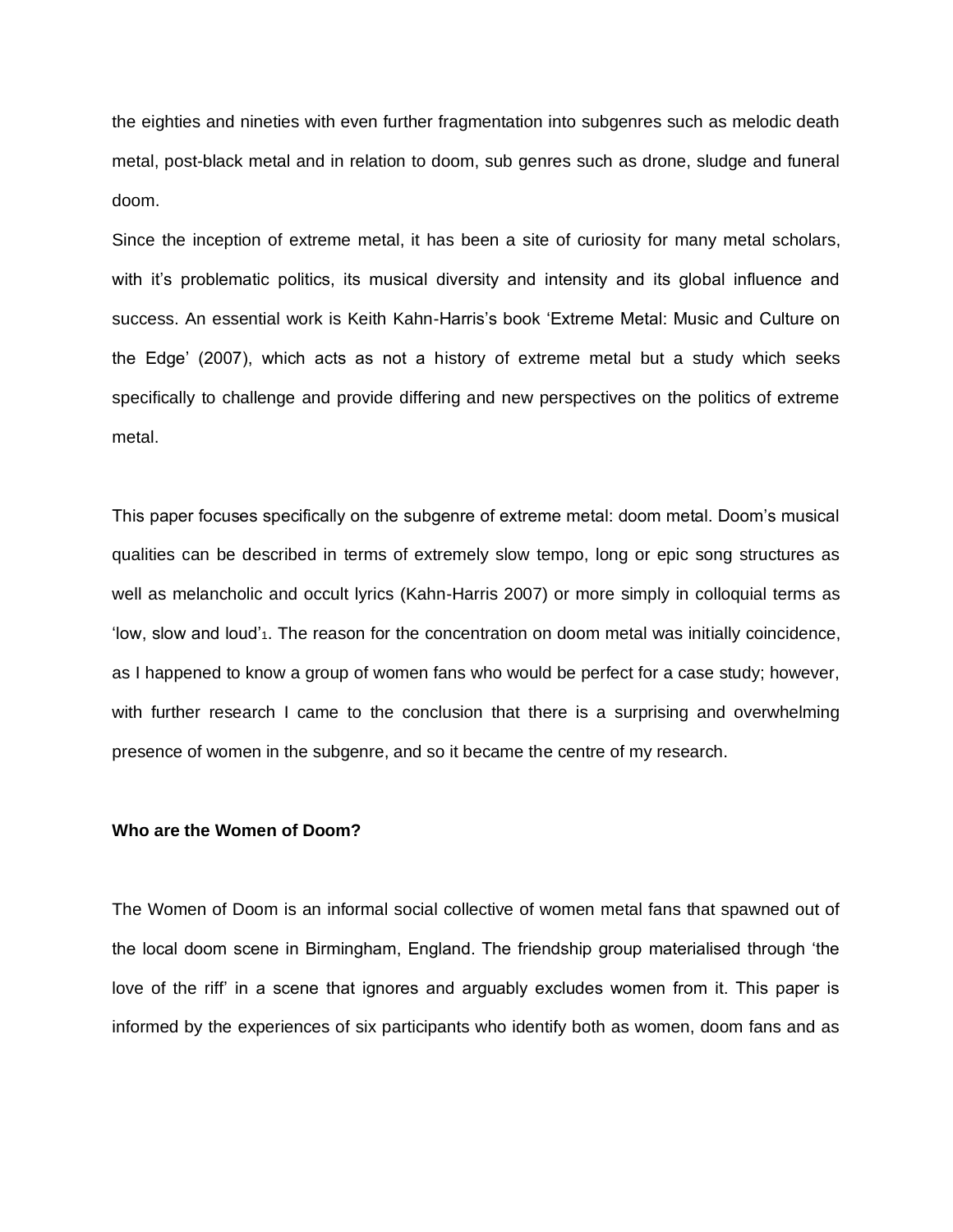members of the Women of Doom. Each of these women took part in (face to face) semistructured interviews, each lasting on average an hour, with several follow up discussions most of which actually initiated by the participants themselves. Each of the Women chose a prefered nickname to be referred to throughout the paper and so are known as the following: Em, Vic, Soph, Emily, Ropa and Zee. The majority of these women are from the Birmingham area, with one participant residing just outside of the city but still remaining in the Midlands and another further up North in Manchester. The majority of the women interviewed identified as White British, with one participant identifying as 'Brown' British/Bengali and another as Black British/Zimbabwean. The women range from twenty-three to forty-two years old and have diverse temporal involvement in the group, including the two women who initiated the search for like minded women.

Over approximately ten years the friendship group gradually increased from a small few in Birmingham to a large membership spread across the UK from Manchester to Wales, Stoke and London. With the ever growing number of passionate women doom fans came the name for the friendship group 'The Women of Doom' taken from a song of the same title from the album *Ride the Snake* by UK band Groan.

### **Why is women's experience of music important?**

Heavy metal music is most often perceived as phallocentric, aggressively masculine music whose fans rely on concepts of 'male-bonding' and modes of performative masculinity, such as the mosh pit, to experience and enjoy the music. This reading of heavy metal fan culture perceives women fans as 'masculine' women who adopt the supposed masculine traits of heavy metal culture and relate to the 'masculinity' of heavy metal music (Krenske and McKay 2000; Nordström and Herz 2013). However, this essentialist approach to audience reception and fan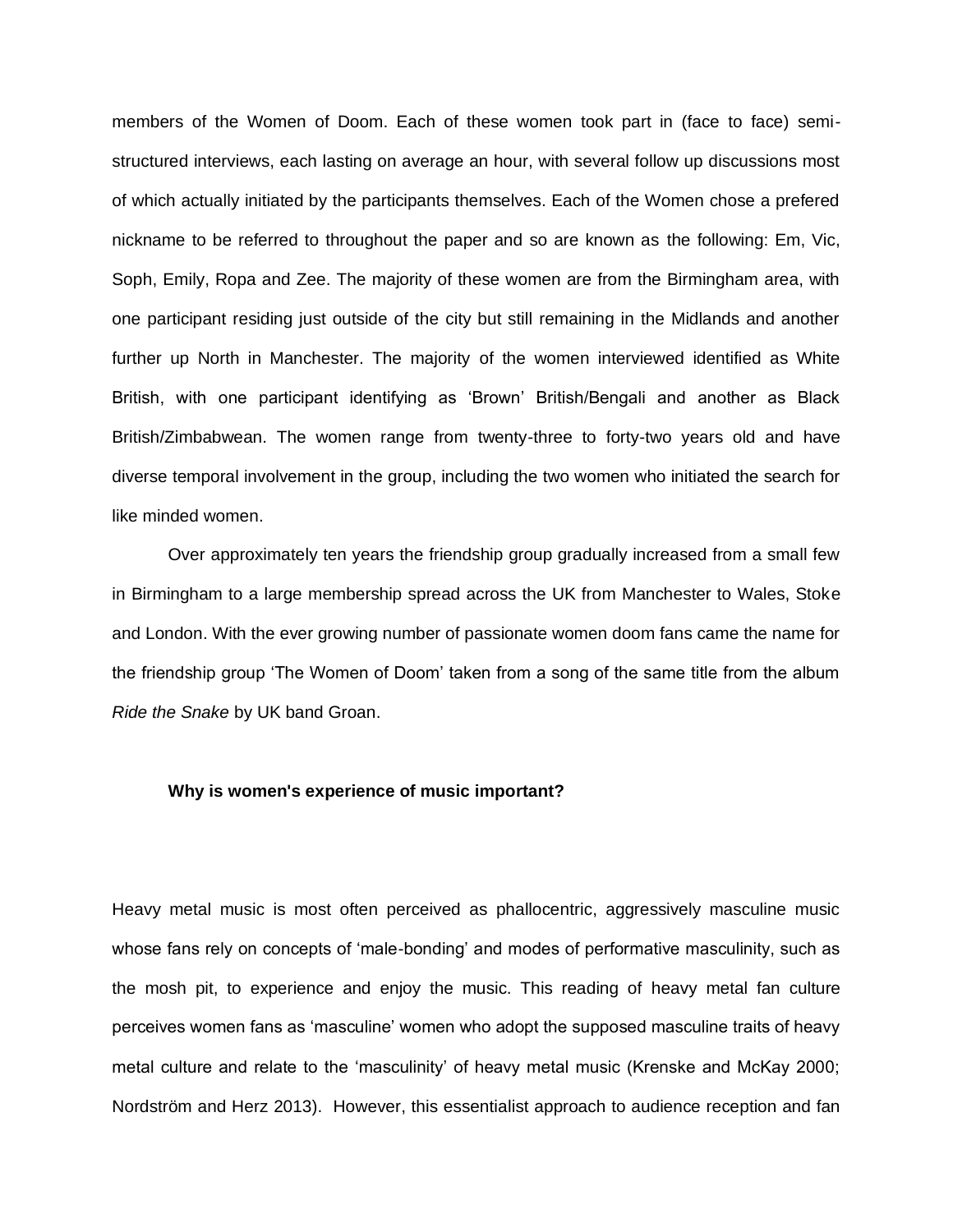culture ignores the variety of ways that women (and men) enjoy metal music. Musical experience is versatile: musical emotion and lyrical content interpreted differently and personally by each individual.

Interpretation of music and how it influences musical experience alludes to the writings of Stuart Hall (1973) on audience reception theory. While Hall's model of 'encoding and decoding' refers specifically to media reception, the premise of the variety of ways an audience can 'decode' a text is relevant here. With music as the 'text' the artist acts as the encoder, putting specific emotions, meanings and intentions into the music. The fans or audience then act as the decoder, constructing their own interpretation of the music. Hall argues that there are several interpretations for a text but suggests that overall all texts remain 'open' or polysemic to some degree. This concept is useful when understanding the reception of music and how fan's experience can differ drastically. The understanding of audience reception theory can help to show how the reading of heavy metal as masculine music that evokes aggressive masculine reaction is only one interpretation which essentially closes the text instead of leaving it 'open' for further interpretation.

It is this attitude that is explicitly challenged in this paper. The singular reading of heavy metal music and culture by academics and journalists further excludes and devalues the experience of women, and so my research aims to present and analyse the varying experiences of women through the ethnographic narratives of the Women of Doom. For the purpose of timing, I will be focusing today on what I believe to be the most interesting and important theme that arose when analysing the experience of these women: that of realising musical pleasure through sexuality.

The exploration of musical pleasure is often left out of studies of women heavy metal and rock fans, instead focussing on the problems of access, misogyny and sexual harassment that women face. An example of this is Kahn-Harris (2007) discussion of death and black metal women fans in his book on extreme metal subculture. Kahn-Harris focuses on the marginality of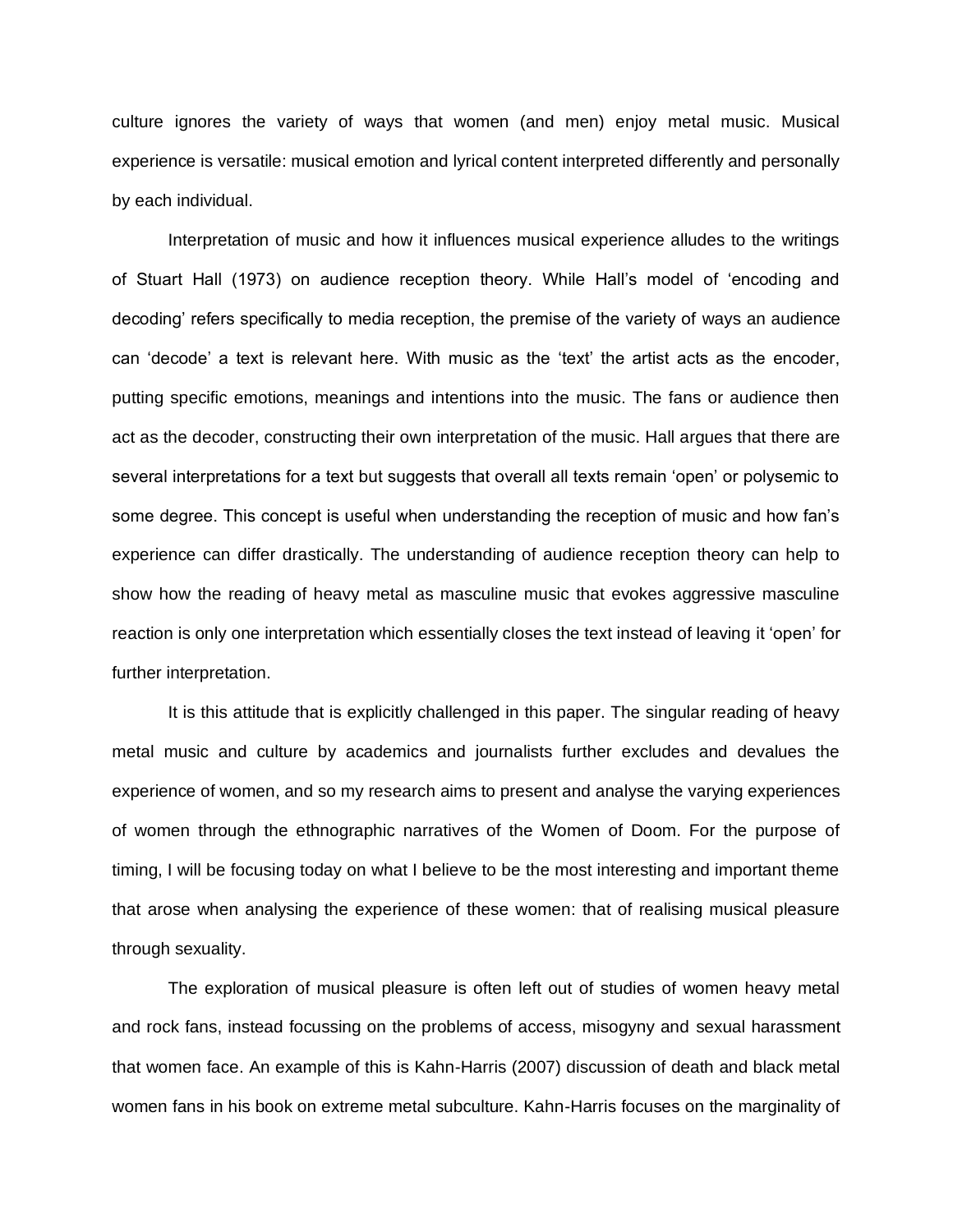the women in the scene instead of analysing their experience. As Hill (2016) suggests in her research on the experience of women hard rock and heavy metal fans, excluding discussions of musical pleasure and focusing solely on the obstacles women face does an injustice to the women fans of this music (2016: 106). Thus, I argue, that it is not only important to study women's experience of music, but also to document their understandings of musical pleasure.

Therefore, in this section, in contrary to the phallocentric reading of heavy metal, I tackle questions on women's reception of doom music including, how else can the music be experienced? How do women fans (as opposed to male fans and critics) experience the music? And specifically aimed at the individual experience of the Women of Doom participants I ask how does the influence of feminism affect the experience of women fans?

This paper includes more lengthy participant quotes as the main premise is to present individuality and allow women's voices to be heard.

#### **Sex Sexuality and Sexiness.**

Reference to sexual organs, such as the uterus or vagina, sexuality and womanhood, through menstruation and orgasm, and 'sexiness', in the form of seduction and sexual acts, all appeared in discussions with the individual members of the Women of Doom interviewed. Sexual topics arose when asked about either personal experience of doom metal music, or when asked if they believe there is any sexual element to doom. This section will discuss the responses that alluded to sex, seuxality or sexiness in relation to feminism, empowerment and gender.

Several participants mentioned either the pelvis, uterus or vagina when explaining their personal experience of listening to doom music. Similarly to the internal physical responses often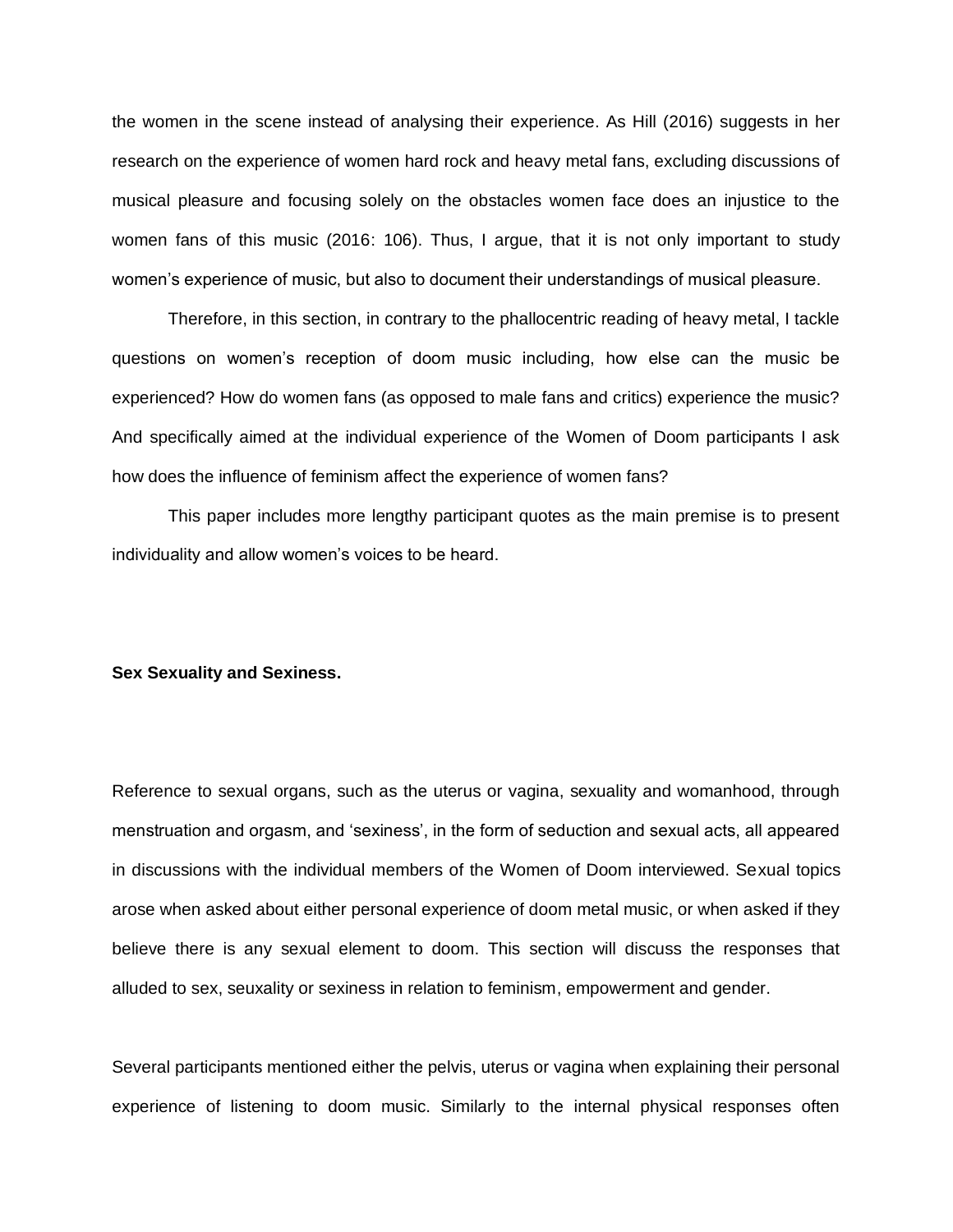connected to heavy music, such as vibrating organs, the uterus and vagina were described as internal organs which were felt during musical experience. Comparable to Emily's experience of her organs vibrating, Ropa claims that 'when you're at a gig and you can feel the bass rumbling in your uterus…' Ropa connects this 'rumbling' she feels in her uterus at live shows to a sexual element in doom music specifically, something that I will return to later on.

A physical response to doom music mentioned several times by participants was the concept of 'air fucking' apparently coined by Women of Doom member Vic. 'Air fucking' refers to the rocking motion of the pelvis as a physical response to music; the slow 'grooviness' of the doom riff allowing the pelvis to move slowly and freely thus imitating the pelvic thrusts of sexual intercourse. Em recognises her own practice of 'air fucking' where she says:

**'If I'm standing up I will air fuck, it [doom] does make me want to air fuck, you know, I feel it in my neck and I feel it in my pelvis and when they both start going independently I don't care what shapes I'm throwing, I'm not even aware what shapes I'm throwing, but I know I'm feeling it' - Em.** 

Intriguingly, there were also several references to sexuality and womanhood in the responses: two anecdotes of experiencing sexual pleasure, and one concerning menstruation. The first quote comes from Em who explains her intense experience of live doom metal connecting the intensity and 'vibrations' of the music directly to her sexual organs:

'**I have had occasions where I'm watching a band and I've felt like 'oh god I could actually have an orgasm here!' I've also had occasions where, I swear to god I've been watching a band and they've riffed the period out of me or they've made me ovulate from the vibrations. And I swear to god that's a thing. I'm pretty sure you**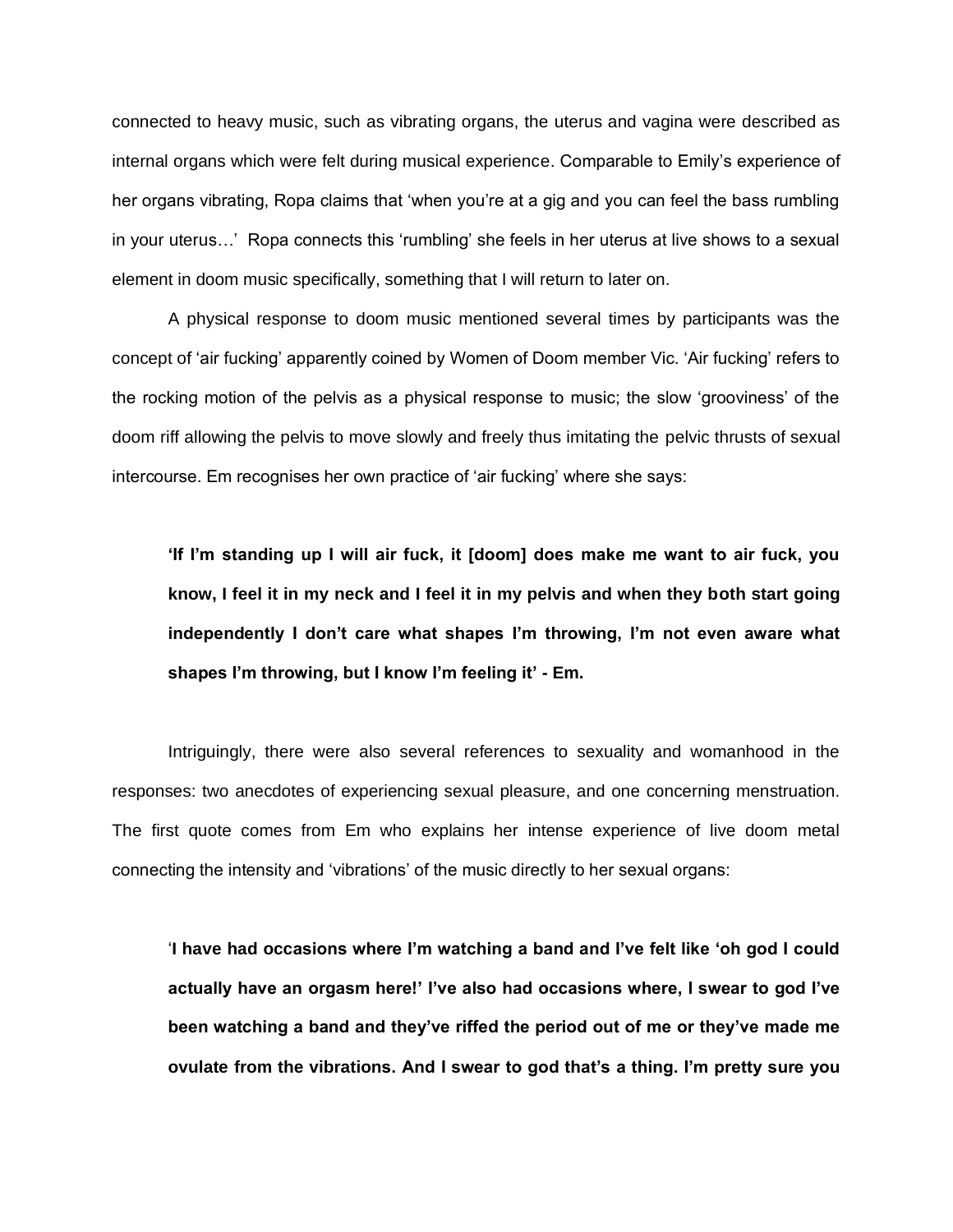**can ask Vic and she'll say exactly the same thing: 'they doomed the period out of me! It was amazing!''** 

**- Em.** 

In a similar experience Vic recalls feeling sexual pleasure from listening to music at a live show:

**'...and I was leaning on there [on the side with the benches] and there was literally like us and two other people in the room. But because I was so hungover I couldn't stand up, and I was like leaning and I remember thinking 'fucking hell I can feel the bass vibrations in my cunt!' not just like an expression like it's entering through my cunt, it's like fucking entering through my cunt. And I was leaning like 'god this feels really good! This is like totally an experience!' - Vic.** 

It is important to note here that the use of the word 'cunt' was extensive

across the majority of the group interviewed. It was very clear from the particular application of this word, not as a swear word but in place of the word vagina, that these Women felt a particular empowerment in using the word and claiming it as their own.

It is clear through the use of sexual language to describe musical experience that these women are connecting their sexuality with the music and affording a form of sexual empowerment. These women are becoming empowered through their sexuality by exploring and understanding their bodies. This occurs in one of two ways: either using sexual expressions to portray their intense passion and musical experience; or by becoming attuned with their body and allowing the vibrations of live music to penetrate their bodies, concentrating on their sexual organs specifically.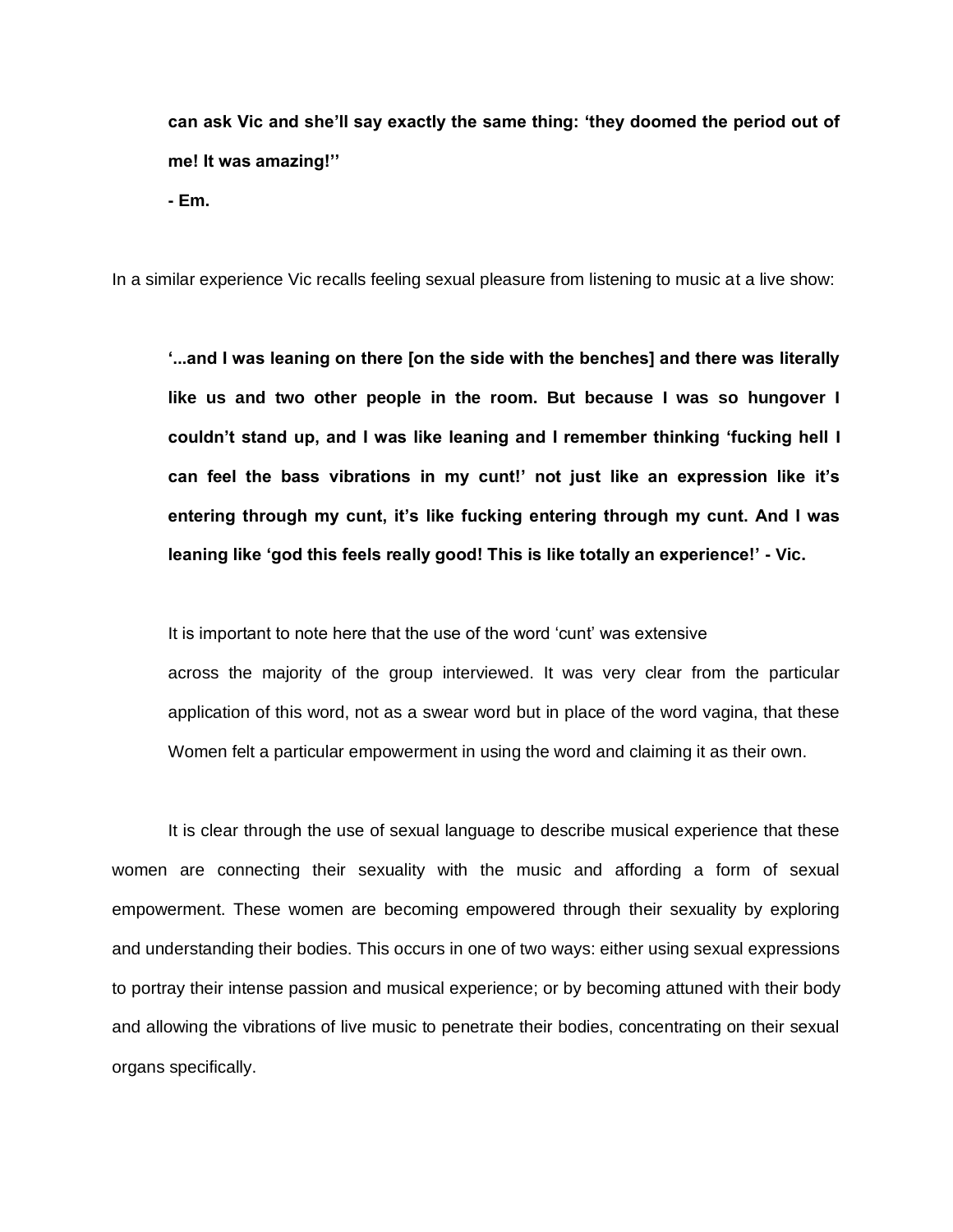The sexual responses of these women are, in terms of existing academic and journalistic literature, rather unique. Women's sexuality is exclusively documented in reference to the groupie stereotype, such as the hysterical fans of The Beatles and Elvis, or in relation to women fan's reaction to sexual lyrics, such as fans of cock rock. Susan Fast (1999) in her research on female Led Zeppelin fans documents women's experience of sexual pleasure through both the sexual lyrics, moaning vocals (of Robert Plant) and physical sexualised image of the band members. In her research, Fast's aim is to challenge the existing model of the 'real' or 'authentic' fan as being only interested in the music, presenting the experiences of 'real' Zeppelin women fans who enjoy sexual or erotic feelings also. This study is an example of female sexual empowerment specifically through role reversal of the male gaze.

Similarly, Frith and McRobbie's (1991) study of rock and sexuality problematically alludes to female empowerment achieved in the genre of cock rock either through gazing upon the 'objectified' male musician or through lyrics which imply female sexual aggression (1991: 382).

Sexual empowerment and the groupie is not only discussed in academic literature but also in autobiographical literature such as the writings from Pamela Des Barres, rock's most famous groupie, and Roxana Shirazi, both women claiming empowerment through exploring their sexuality and positioning themselves as sexually liberated feminists (Hill 2016: 84). While these differing experiences and theorisations of women's sexual empowerment can be problematic in places, I do not wish to discredit them. Instead, I argue that there is another, and to my knowledge, undocumented experience: that of women affording empowerment through their sexuality at the hand of purely music alone.

It would be unproductive to assume this is a product of doom metal music exclusively, however there is clearly some sort of sexual element to doom, which is evidenced by the discussions I had with the varying members of the Women of Doom on the topic. All of the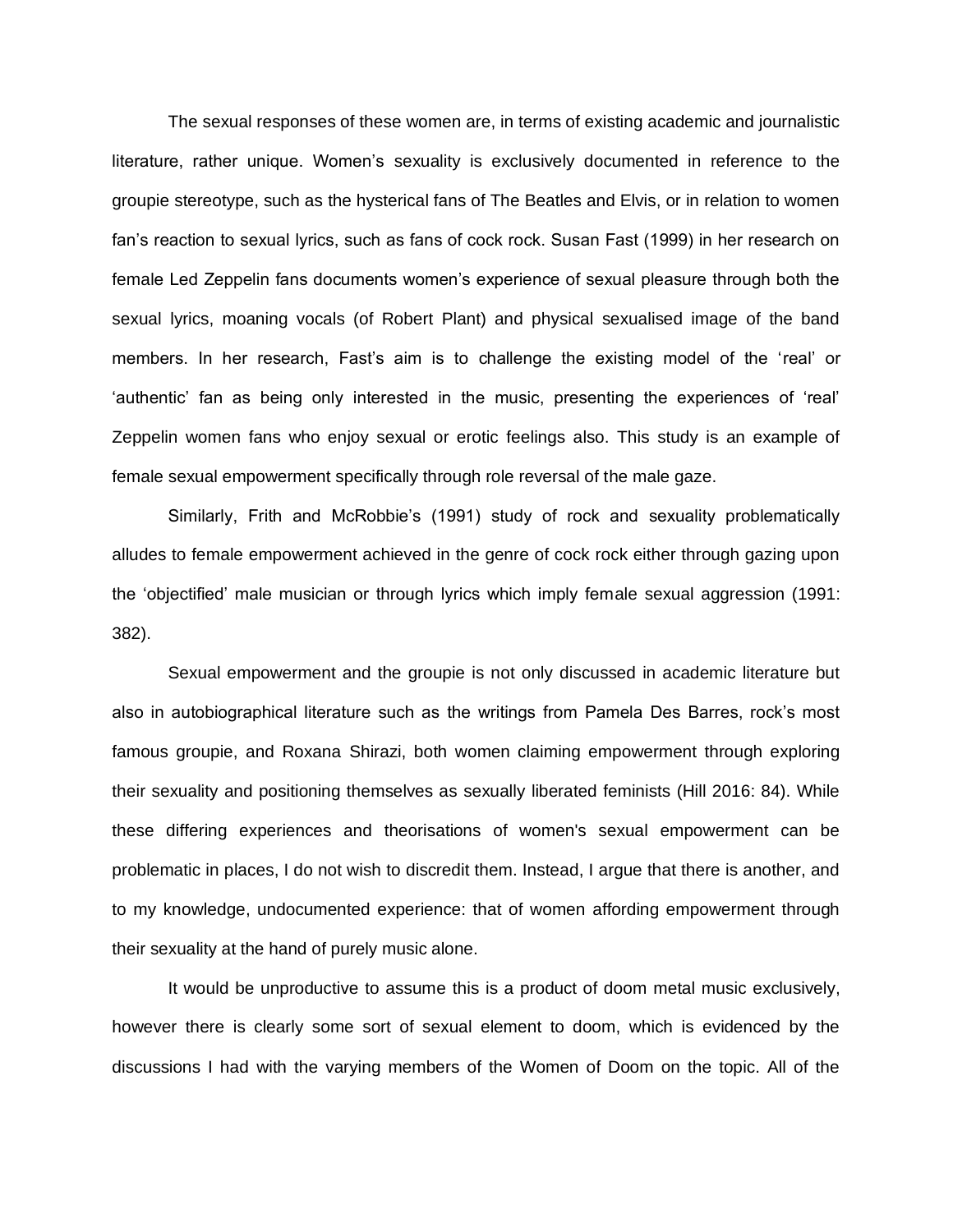participants agreed that there was indeed some sort of sensual or sexual element to doom metal music with others going into more depth as to why the believed so.

'**Oh yeah, there are some riffs that are like 'Argh! This is baby making music!'. Like, yeah definitely, the rhythm and everything, like there are songs where I just make sexual comments because I can't think of anything else to describe them as…' - Ropa.** 

Ropa clearly connects sex and sexuality with doom, stating that she actually makes sexual comments when listening to music as a way of sharing her experience of musical pleasure. She continues:

'...**There's one Melvin's song 'Going Blind', it's a Kiss cover, and it's just really really...the way it sounds I'm just like, it makes me move really liquid and I just thought to myself: 'if I had to do a strip tease it would be to this'...' - Ropa.** 

Ropa connects doom music clearly to parts of her sexuality, where she feels that she could dance in a sexual manner to the music, and even take part in the sexual act of a 'strip tease' for a partner. Soph feels similarly about doom, when asked the same question (whether she believes there is a sexual element to doom metal) she declares:

'**Big time! I've never thought about it before but there's definitely...when I first started Alunah I said that I wanted to make music that people could fuck to, because for me you listen to some songs and you're like 'that is a total sex song'...but doom is like perfect because it's slow, it's heavy, it's deep. It's just**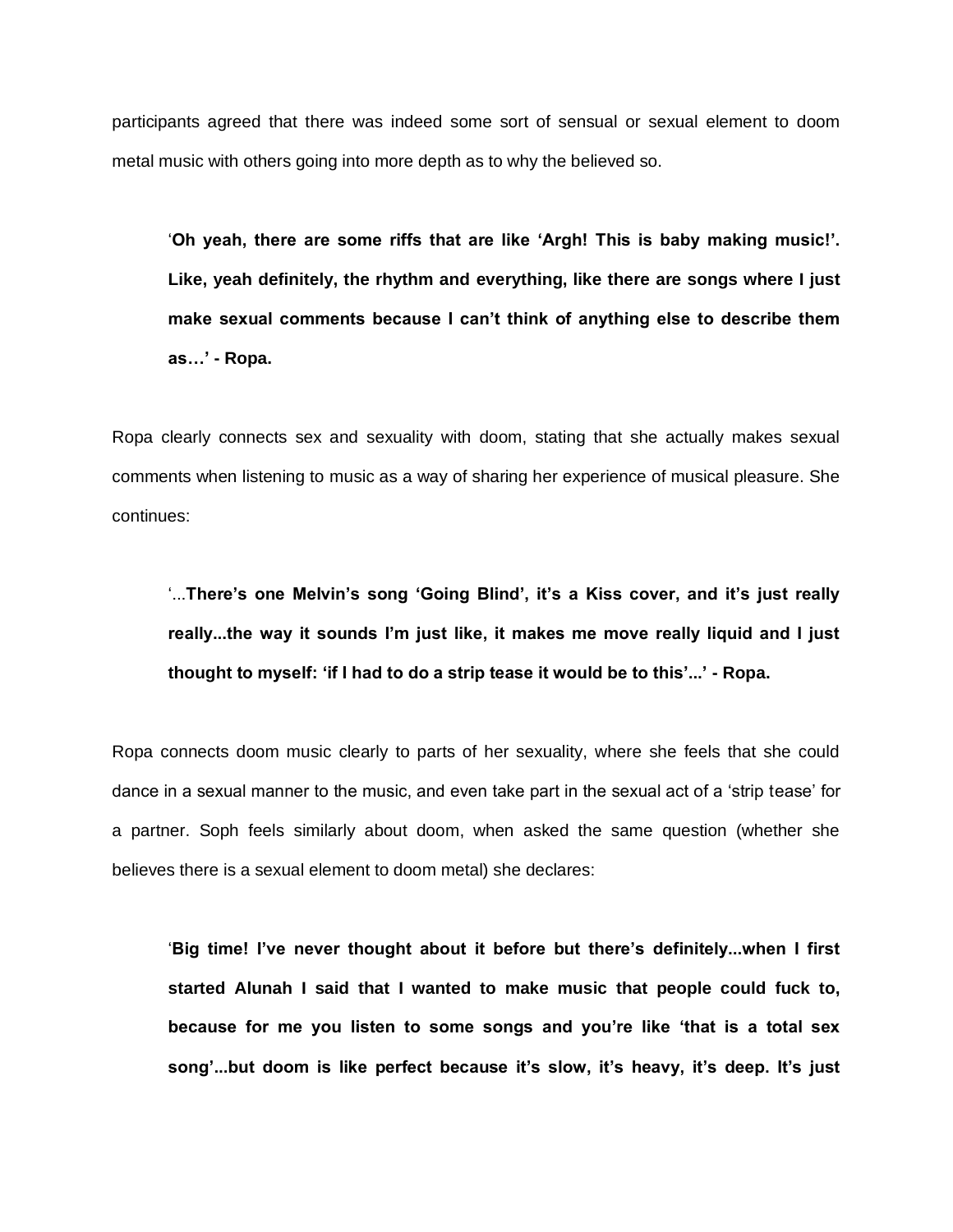**pure sex...I think a lot of relationships are forged at doom gigs [laughs], especially when there's alcohol involved!' - Soph.** 

Soph uses the words 'slow', 'heavy' and 'deep' to describe to me how doom music sounds and how that can be connected to sex. Also, Soph brings in another element, that of her experience as a doom metal musician, where she explains that when she writes music she has the aim of making music that will arouse people and make them want to have sex.

The sexual language used by the interviewee's to describe doom metal is incredibly different to the masculine-centric and scene specific language associated with the genre and it's mother genre: extreme metal. When describing musical pleasure, the members of the Women of Doom used words that were either sexual: 'seductive', 'airfucking'; or gender related: 'uterus', 'cunt', 'ovulate'. The use of this atypical language in place of the more aggressive (and so 'masculine') metal dialect is exemplary of how short-sighted it is to assume that metal music and culture is and can only be perceived in one way: masculine.

# **Conclusion**

Exploring the musical pleasure of women fans is such an important study as it affords women agency and in the words of Gabrielle Riches (2011) demonstrates 'the ways in which we can explain why women, appearing to consent to dominant and patriarchal practices and expectations engage in contradictory activities within forms of popular culture' (2011: 327).

The language used by the interviewed members of the Women of Doom to describe experiences of musical pleasure was, in fact, contradictory to the language typically associated with the 'masculine' music. Additionally, Kahn-Harris (2007) notes in his study of extreme metal fans, that when describing their love of the music, the fans would often use scene-specific